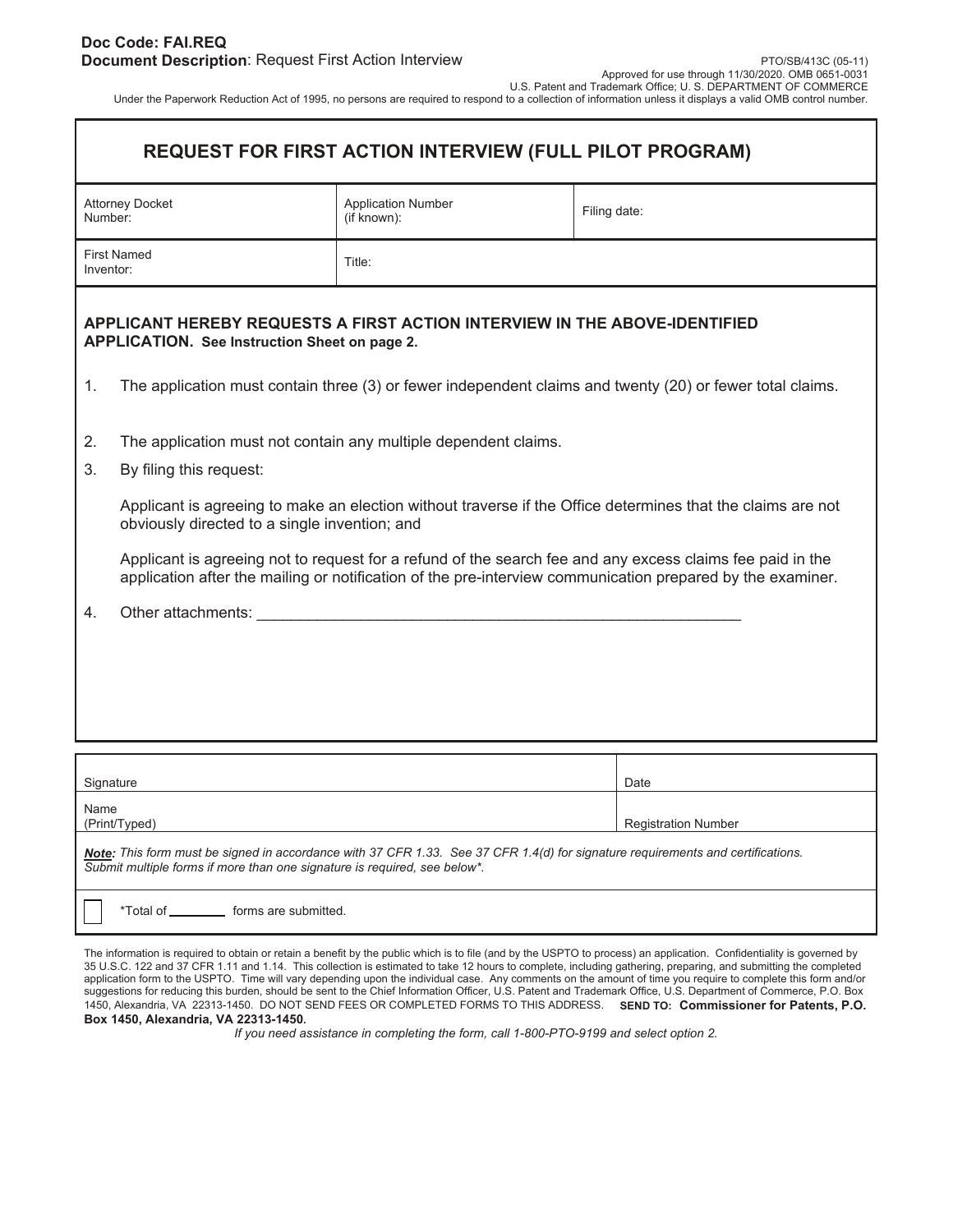## **Instruction Sheet for Request for First Action Interview (Full Pilot Program)** (Not to be Submitted to the USPTO)

## *A grantable request must meet the following conditions:*

- 1. The application must be a new non-reissue utility application filed under 35 U.S.C. 111(a) or an international application that has entered the national stage in compliance with 35 U.S.C. 371(c).
- 2. The application must contain three (3) or fewer independent claims and twenty (20) or fewer total claims. The application may not contain any multiple dependent claims.
- 3. The request must be filed electronically using the Office's electronic filing system, EFS-Web.
- 4. The claims must be directed to a single invention. If the Office determines that the claims are directed to multiple inventions (*e.g.*, in a restriction requirement), the applicant must make an election without traverse.
- 5. The request must be filed at least one day before a first Office action on the merits of the application appears in the Patent Application Information Retrieval (PAIR) system (*i.e.*, at least one day prior to the date when a first Office action on the merits, notice of allowability or allowance, or action under Ex parte Quayle, 1935 Dec. Comm'r Pat. 11 (1935) appears in the PAIR system). Applicant may check the status of the application using the PAIR system.
- 6. The request for a first action interview must include a statement that applicant agrees not to file a request for a refund of the search fee and any excess claims fees paid in the application after the mailing or notification of the Pre-Interview Communication. Any petition for express abandonment under 37 CFR 1.138(d), and request for a refund of the search fee and any excess claims fees, filed after the mailing or notification of the Pre-Interview Communication will not be granted.

*For more information, see notice "Full First Action Interview Pilot Program" available on the USPTO web site at http://www.uspto.gov/patents/init\_events/faipp\_full.jsp*